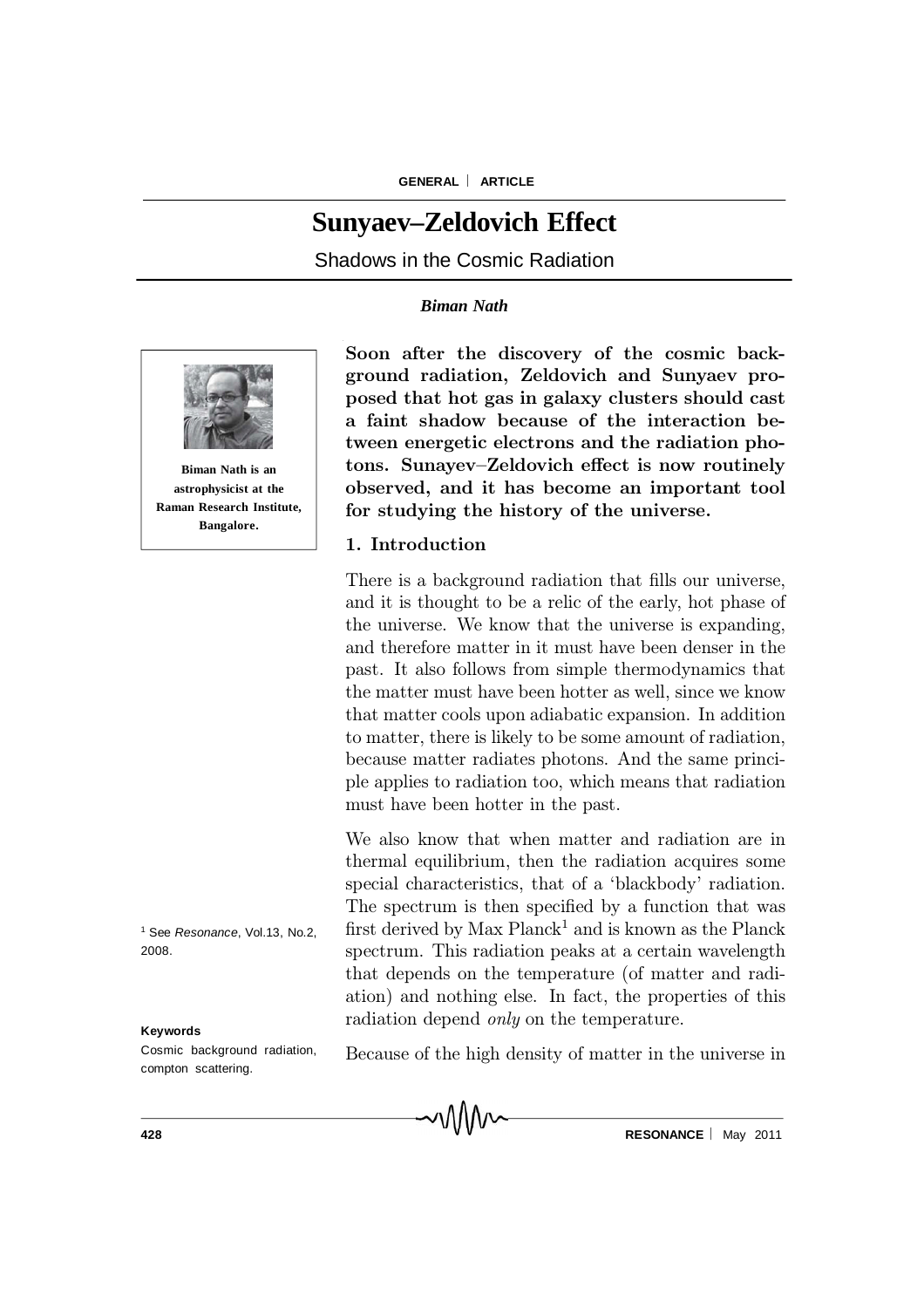# **GENERAL ARTICLE**

the past, it is inevitable that matter and radiation interacted very strongly then, and came to a thermal equilibrium. One therefore expects the radiation in the early universe to have a Planck spectrum depending on the ambient temperature. And as the universe expanded, this radiation would have cooled too, which means that the peak wavelength would have shifted towards red, toward the long wavelength portion. It so happens that the universe has expanded to a degree where the radiation has now cooled to a temperature of  $\sim 2.7$  Kelvin, and its peak wavelength corresponds to the microwave region ( $mm$ -cm in wavelength). The universe is therefore a giant microwave oven. This radiation, called the Cosmic Microwave Background radiation (CMBR), was discovered in 1965 by Arno Penzias and Robert Wilson.

The matter in the universe kept interacting strongly with photons until atoms formed. Before this era, photons mainly interacted with free electrons (through what is known as Thomson scattering). But when atoms formed, bound electrons inside atoms could interact with photons of only a specific set of frequencies, and therefore the rate of interaction dramatically dropped at this point of time. This happened when the matter (and radiation) temperature of the universe dropped below  $\sim$  3000 K, when the universe was roughly 300,000 years old. After this era, the photons travelled freely (while decreasing in energy content because of the expansion of the universe), and this era is called the `decoupling era'. These are the photons we now observe as the CMBR photons, the background radiation that pervades the universe.

As the CMBR photons travel through the universe, they may encounter matter which might affect their energy and path in ways that will have observable effects. One such case is that of CMBR photons streaming through a region of galaxy clusters. These clusters of galaxies contain, in addition to member galaxies, a large amount When matter and radiation are in thermal equilibrium, then the radiation acquires some special characteristics, that of a 'black body' spectrum. Its spectrum was discovered by Max Planck and is known as the Planck spectrum'.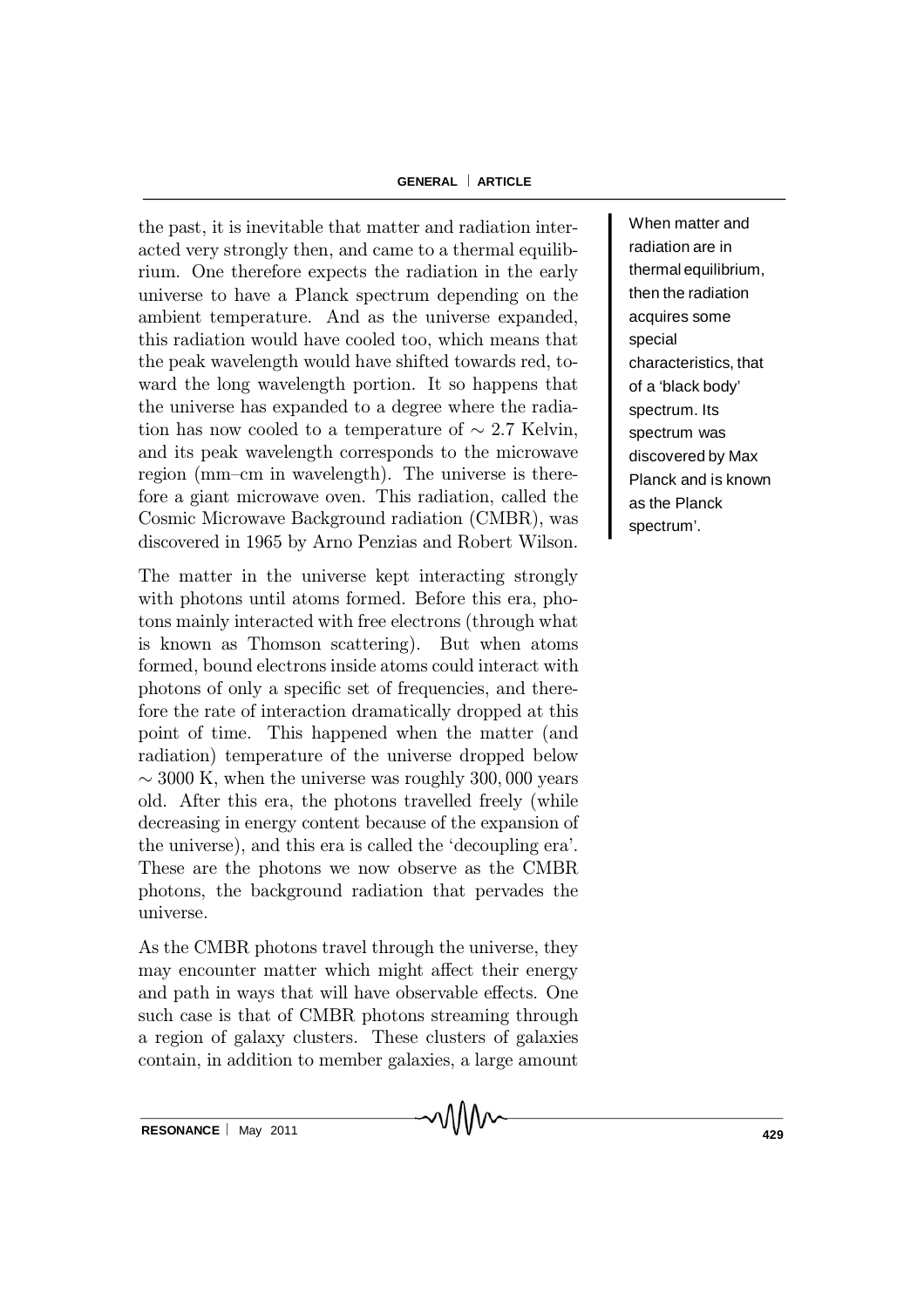of hot gas. This gas often has temperatures above ten million degrees Kelvin. The energetic electrons in such a gas may encounter a background radiation photon and change its energy in a dramatic fashion. This is called the `inverse Compton scattering', but to understand it we need to understand the basics of Compton scattering.

# 2. Compton Scattering

When an energetic photon interacts with a charged particle such as an electron, it gives it an impulse transfering momentum, losing energy in the process. This is known as the Compton scattering. One also encounters an opposite effect, of energetic particles transfering momentum to low energy photons, which is known as the inverse Compton scattering. These two processes can be thought of as manifestations of the same process viewed in two different frames of reference. If the observer is at rest with respect to the energetic electron, the inverse Compton scattering would appear as the normal Compton scattering, since to the observer the photon would appear to be highly energetic and being scattered by a stationary particle.

If  $\nu$  and  $\nu'$  are the frequencies of the photon before and after the scattering,  $m_0$  is the rest mass and E is the energy of the charged particle  $(Fiqure 1)$ , then conservation of energy would imply,

$$
m_0 c^2 + h\nu = E + h\nu', \t\t(1)
$$



*Figure 1. Geometry of scattering of a photon of energy hby an electron initially at rest.*

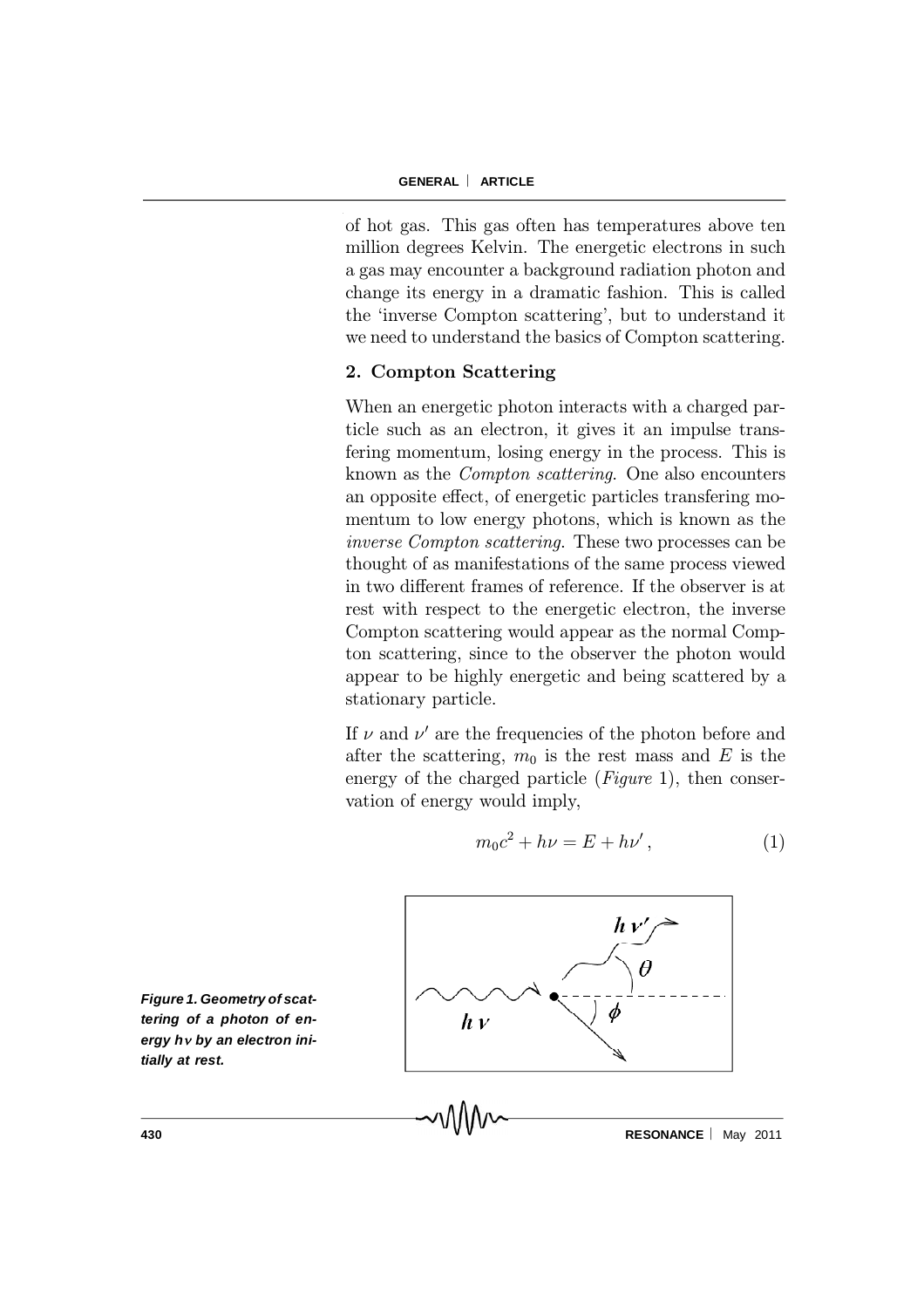where  $E = m\gamma c^2$ , and  $\gamma = 1/\sqrt{(1 - v^2/c^2)}$  is the Lorentz factor.

Conservation of momentum along the direction of the incident photon gives

$$
\frac{h\nu}{c} = \frac{h\nu'}{c}\cos\theta + m_0\gamma v\cos\phi\,,\tag{2}
$$

whereas momentum conservation in the transverse direction gives

$$
0 = \frac{h\nu'}{c}\sin\theta - m_0\gamma v\sin\phi.
$$
 (3)

These equations can be solved to give, in terms of the wavelengths  $(\lambda = c/\nu)$ ,

$$
\lambda' - \lambda = 2\lambda_c \sin^2 \frac{\theta}{2},\tag{4}
$$

where  $\lambda_c = h/m_0c$  is called the *Compton wavelength* of the particle. The scattering cross-section is essentially the Thomson scattering cross-section ( $\sigma_{\rm T} = \frac{8\pi}{3}$ )  $e^2$  $\frac{1}{m_0c^2}$   $\sim$  $6.65 \times 10^{-25}$  cm<sup>2</sup> for electrons) for low energy photons, for which  $h\nu/m_0c^2 \ll 1$ .

# 3. Inverse Compton Scattering

Next consider the case when the electron is not stationary and the photon (of energy  $h\nu$ ) collides with it at an angle  $\alpha$  to the trajectory of the electron (which has energy  $\gamma m_{\rm e} c^2$ ). If we view the process from the frame of reference of the electron, then we would find the photon frequency to be blue shifted to  $h\nu' = \gamma h\nu(1$  $v \cos(\alpha)/c$ , which gives  $h\nu' \sim h\nu/2\gamma$  for  $\alpha = 0$  and  $h\nu' \sim 2\gamma h\nu$  for  $\alpha = \pi$ . That is, photons with  $\alpha = 0$ appear to be of very low energy as compared to the electron and do not cause much of Compton recoil. For an average angle of  $\alpha = \pi/2$ , the photon appears to be blue shifted to  $h\nu' \sim \gamma h\nu$ . If we consider the low energy limit (Thomson scattering) limit of Compton interaction, then in the frame of reference of the electron,

**RESONANCE**  $\parallel$  May 2011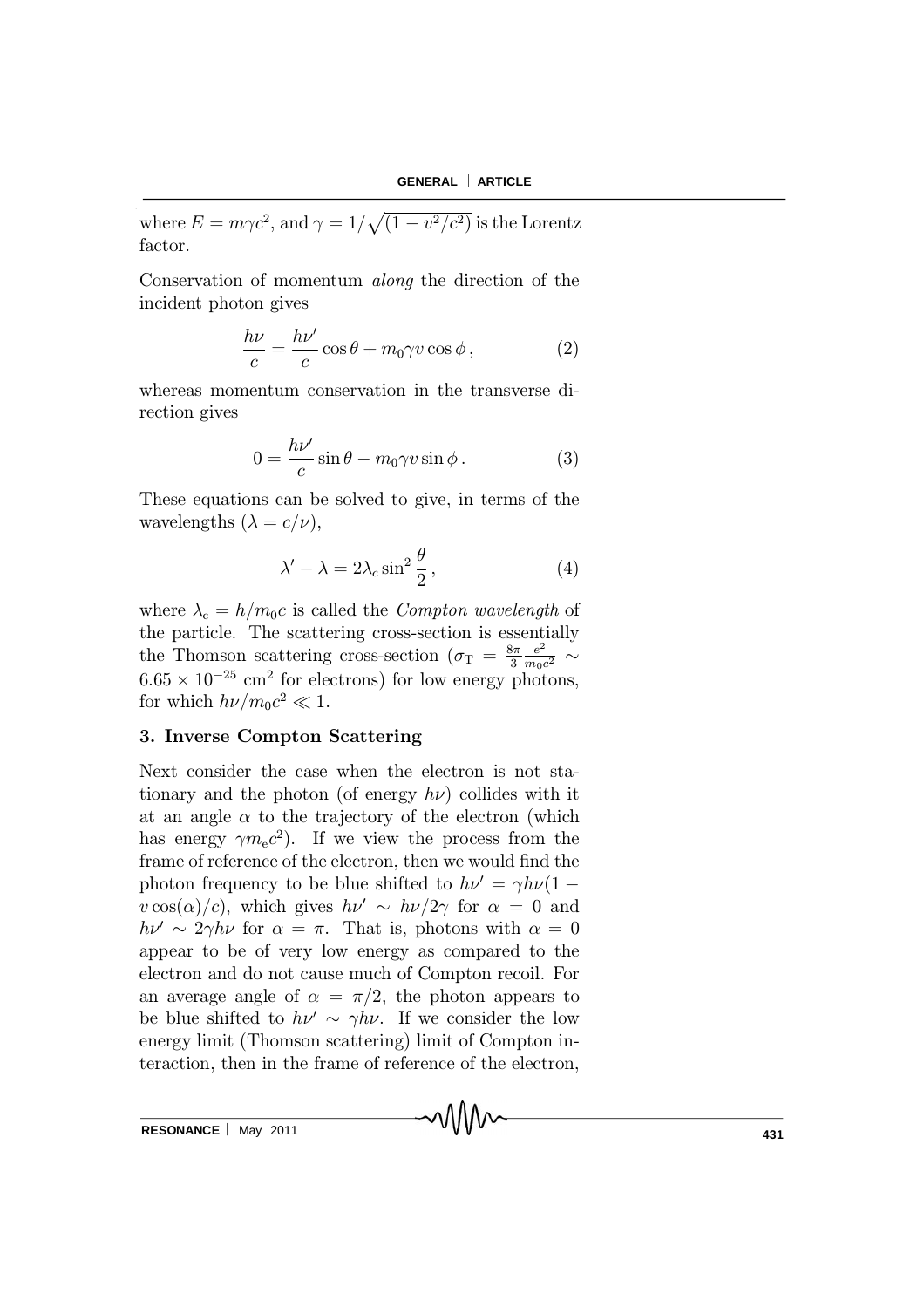**GENERAL ARTICLE**

*Figure 2. Schematic diagram for Sunyaev–Zeldovich effect.*



there is no appreciable frequency shift. So, in the frame of reference of the electron, the scattered photon has energy,  $h\nu'' \sim h\nu' \sim \gamma h\nu$ . When we transform to the stationary frame of reference again, we again find the photon blue shifted to  $h\nu_s \sim \gamma h \nu'' \sim \gamma^2 h \nu$ .

This result has important implications in astrophysics. One often encounters electrons with large  $\gamma$ , which can scatter a low energy photon to very high energy, increasing its energy by a factor  $\gamma^2$ . For example, if  $\gamma = 100$ , the electron can scatter radio photons with  $\nu = 10^9$  Hz to ultraviolet range with  $\nu' = 10^{15}$  Hz.

# 3.1 Sunyaev-Zeldovich Effect

In the general case when high energy photons interact with electrons, the exchange of energy between them can lead to distinct changes in the photon spectrum and the energy content of the electrons. If this interaction happens mainly through Compton scattering, then the process in general is called Comptonization. Consider non-relativistic electrons with a high temperature interacting with photons with a Planckian spectrum. On one hand, the electron-recoil as a result of Compton scattering will tend to transfer energy from photons to electrons. This will be pronounced for high energy photons.

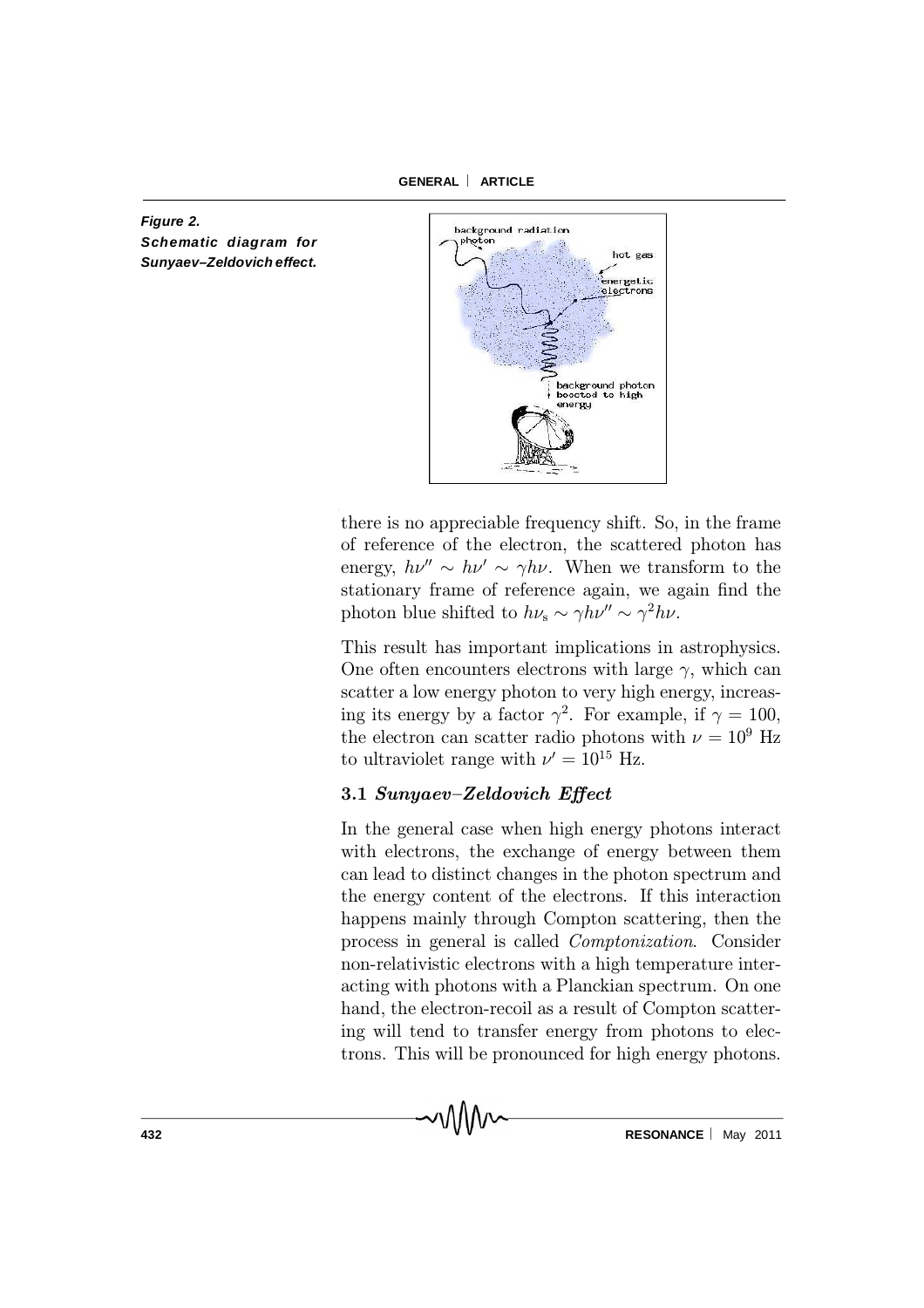On the other hand, the high velocities of electrons will tend to transfer energy from electrons to photons. This will be important for high electron energy. If the electron temperature and the temperature of the Planckian spectrum is equal, then these two effects will balance.

In some astrophysical situations, when the electron temperature is much higher than the blackbody radiation temperature, then the spectrum of photons can be significantly changed from Planckian. Zeldovich and his student Rashid Sunyaev worked out this effect in detail in 1969, barely four years after the discovery of the CMBR, and it has now become a cornerstone of modern observational cosmology.

One can express the degree of interaction between photons and electrons by a parameter  $y$ , where

$$
y = k_{\rm B} T_{\rm e} m_{\rm e} c^2 n_{\rm e} \sigma_{\rm T} L \,, \tag{5}
$$

where  $T_{\rm e}$  is the temperature of the electrons,  $n_{\rm e}$  is their number density and  $L$  is the size of the gaseous system. An example of the distortion of the CMBR spectrum from the Planckian is shown in Figure 3 for the case when  $y = 0.2$ .



*Figure 3. The effect of hot electrons on blackbody radiation is shown for y = 0.2, where x = h/kT. The solid line shows the intensity for the original blackbody radiation in arbitrary units and the dashed line shows the effect of Comptonization.*

**RESONANCE** | May 2011 **May 2011 May 2011 May 2011 May 2011 May 2011**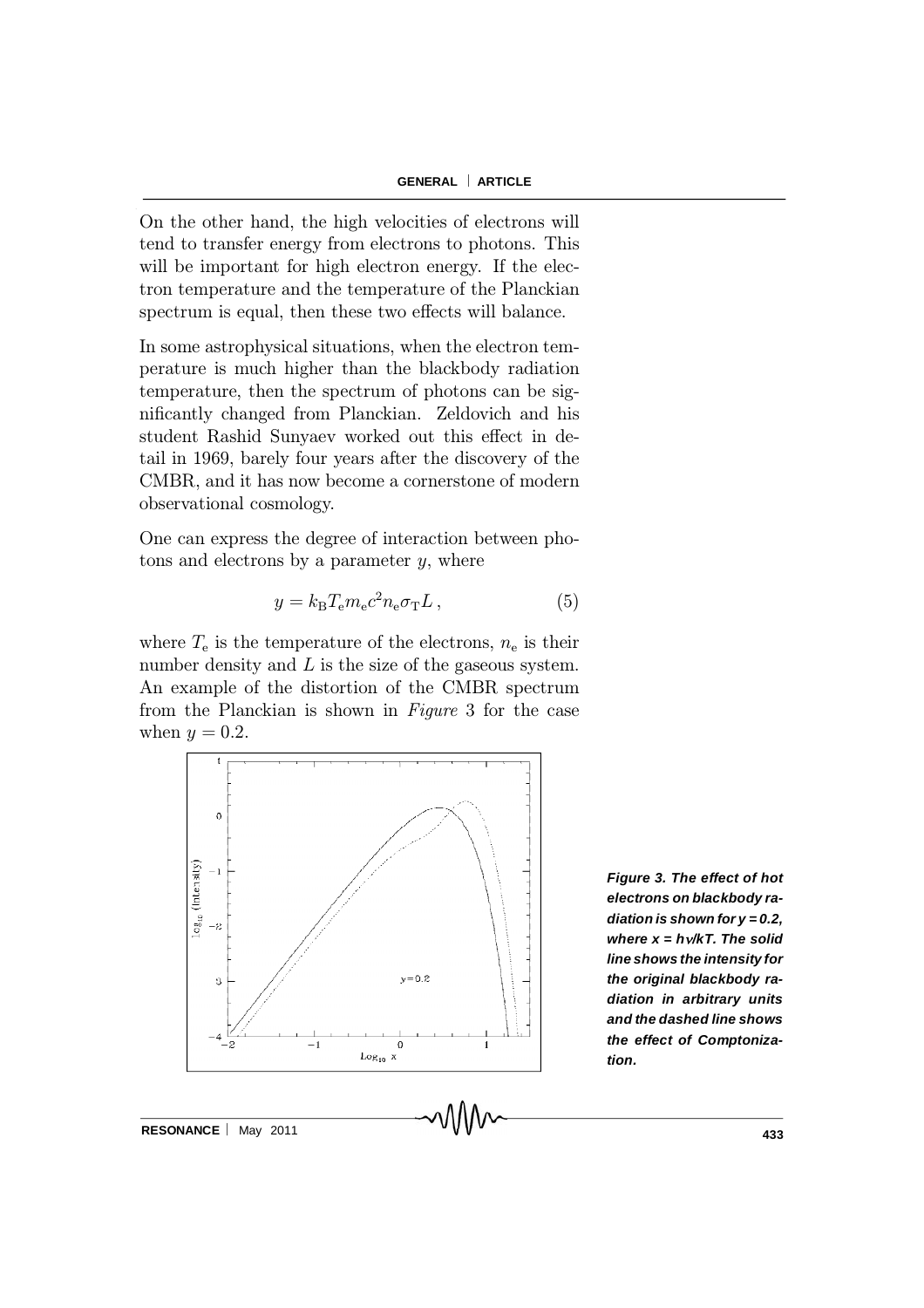In the Rayleigh-Jeans part of the spectrum, the intensity of radiation decreases, and the fractional decrement is roughly  $-2y$ . The number of photons in this part of the spectrum decreases essentially because some photons are boosted from this part to higher energies. Equivalently, one can say that the equivalent temperature of the radiation decreases in this part of the spectrum, and that  $\frac{\Delta T}{T} \sim -2y$ .

We can apply this to the case in which photons of the microwave background radiation of the universe interact with energetic electrons in a cluster on their way to radio telescopes on earth. In clusters of galaxies, the electron density is  $n_e \sim 10^{-3}$  cm<sup>-3</sup> with temperature of  $\sim 5 \times 10^7$ K. The clusters have sizes of order  $\sim 6 \times 10^{23}$  cm. The distortion in the Rayleigh-Jeans part of the spectrum of the microwave background then amounts to,

$$
\frac{\Delta T}{T} \sim 10^{-5} \,. \tag{6}
$$

This effect was first predicted by Sunyaev and Zeldovich in 1969, and is known as the Sunyaev-Zeldovich effect. This is a very small effect, because given the fact that  $T \sim 2.7$  K, one has to measure a difference of a few micro Kelvin in the temperature in a portion of the sky, and it is a difficult experiment.

Astronomers have been able to detect this effect recently. Figure 4 shows the X-ray image of the Coma Cluster of Galaxies on the right, superimposed on the optical picture which shows the member galaxies. One can clearly



*Figure 4. Detection of SZ effect toward Coma Cluster of Galaxies, shown in colour-coded image on the left, superimposed on the optical picture of the region. The image on the right-hand side is taken using X-rays.*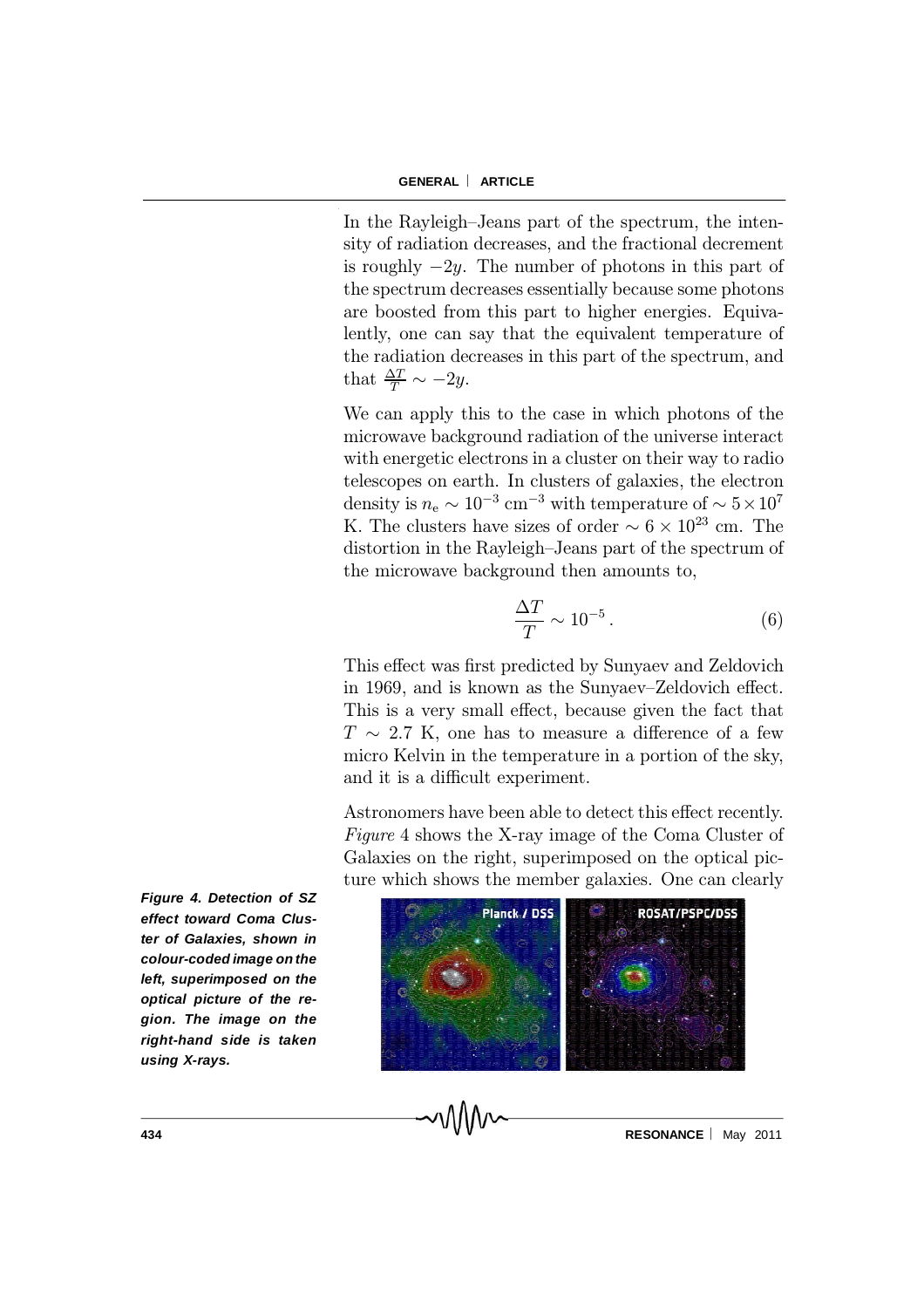#### **GENERAL ARTICLE**



*Figure 5. The proposed ALMA telescope with 6612 meter and 7-meter diameter radio telescopes which will observe the sky in millimeter (and submillimeter) wavelengths.*

see the diffuse hot gas lurking between the galaxies and shining bright in X-rays (observed with ROSAT satellite). On the left, the same region is shown in microwave wavelengths, which shows a hole or a shadow in the background radiation, as observed recently by PLANCK satellite.

The exact shape of the distorted CMBR spectrum has also been detected and the observations bear out the detailed prediction made by Sunyaev and Zeldovich, that there is a decrement in the longer-wavelength side of CMBR radiation, whereas there is an increment in the shorter-wavelength side. Essentially, the photons from the low energy (longer-wavelength) side are boosted to the shorter-wavelength side, so that there is a shadow on the longer-wavelength side and an extra emission on the shorter-wavelength side.

Since this is a shadowing effect, the ability to detect these regions remains the same no matter how far or how near the regions are to the earth. This is in contrast to any emission from galaxy clusters, which is bound to be dimmed when viewed from far. This implies that whereas the X-ray emission from very distant galaxy clusters may not be visible, the shadowing of CMBR radiation due to Sunayev-Zeldovich effect can still be seen from very far. This makes it a very important tool